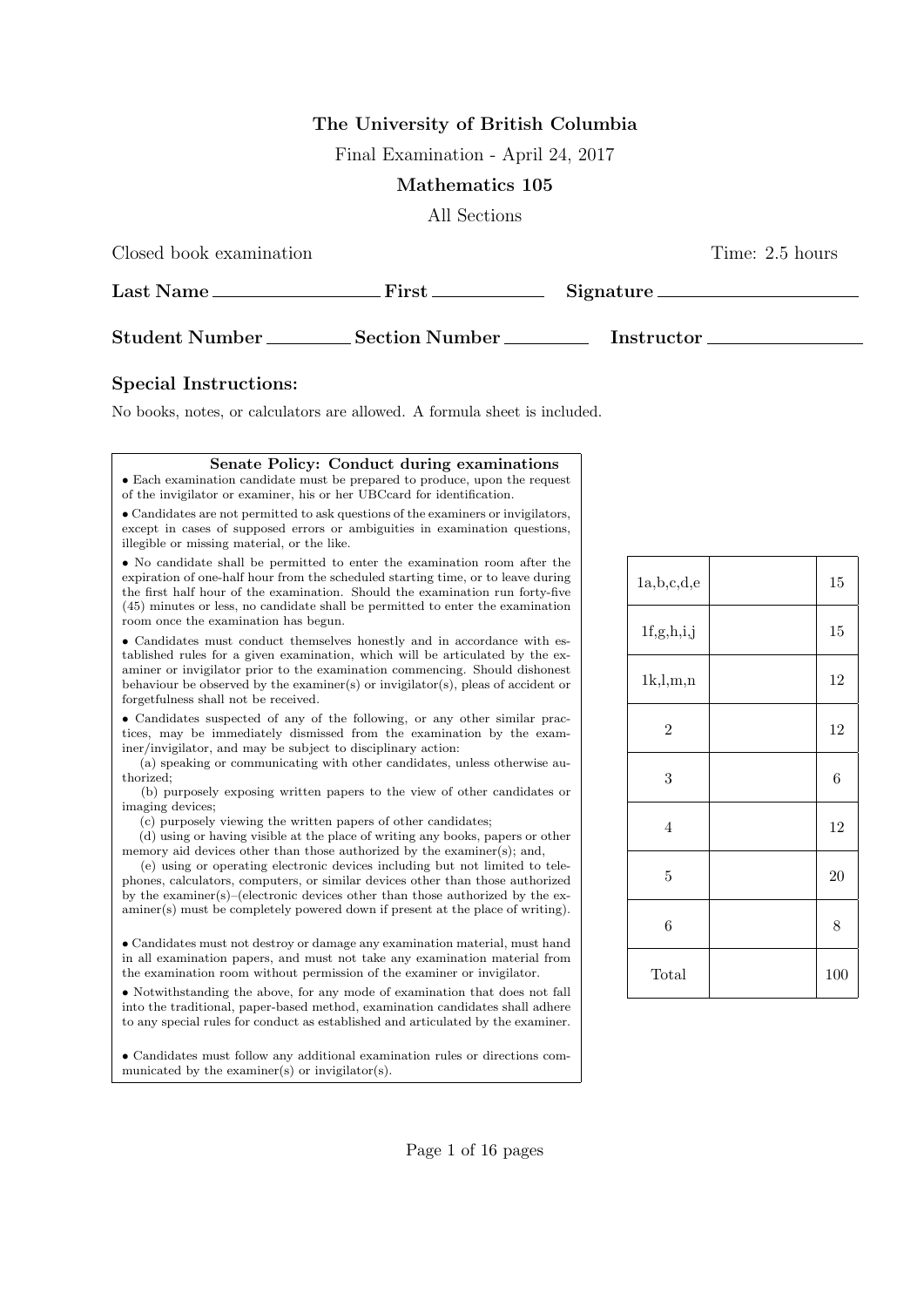[42] 1. Short-Answer Questions. Put your answer in the box provided but show your work also. Each question is worth 3 marks, but not all questions are of equal difficulty.

(a) Find an equation of the plane that passes through the point  $(0, -3, 2)$  with a normal vector  $\langle 2, -1, 4 \rangle$ .

Answer:

(b) Let  $z = 2\cos(x + y)$ . Is the point  $(\pi, 3\pi)$  on the level curve  $z = 2$ ?

Answer:

(c) Let 
$$
s(x, z) = z^2 \tan xz
$$
. Find  $\frac{\partial s}{\partial z}$ .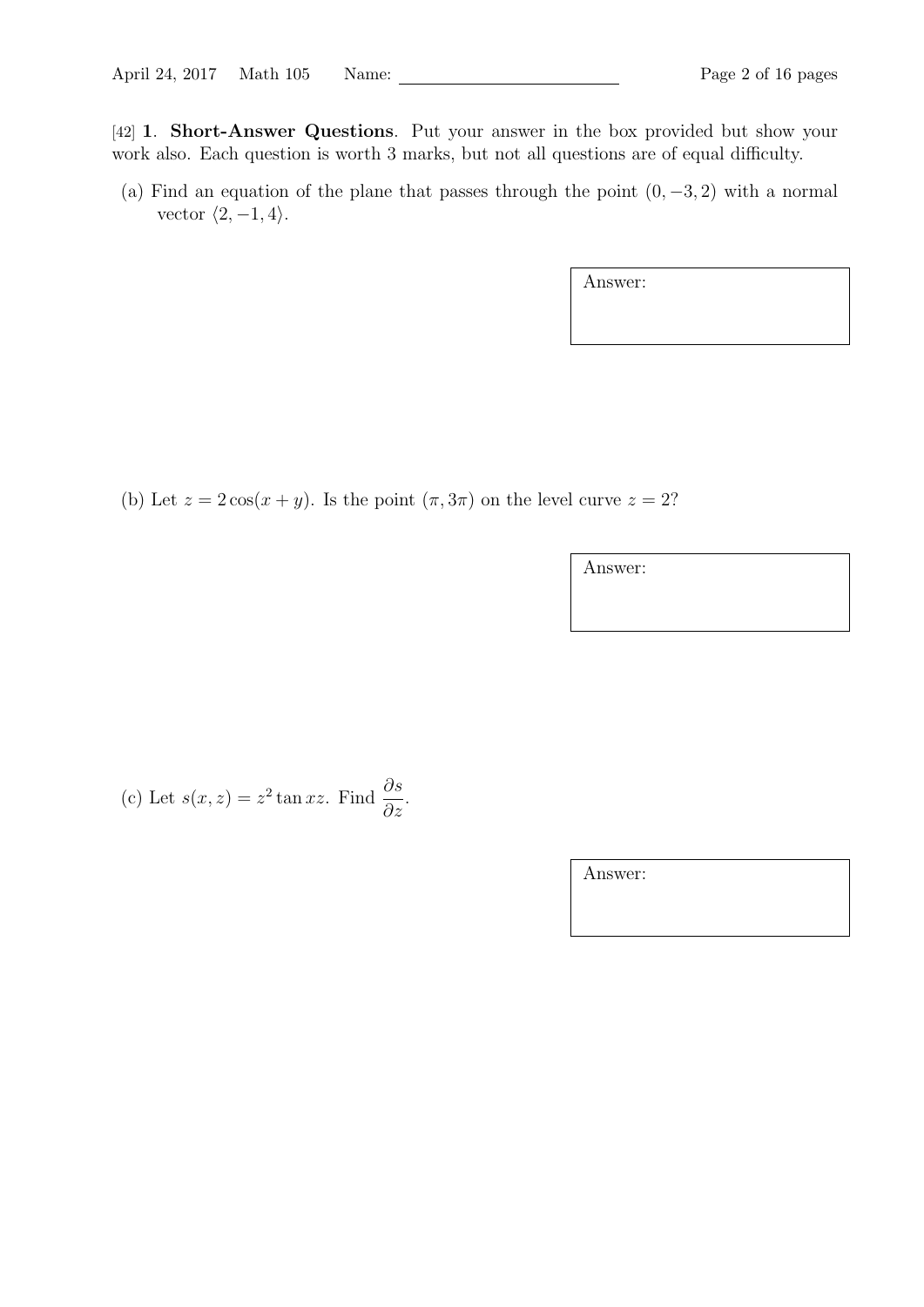(d) Let  $f(x,y) = -4x^2 + 8y^2 - 3$ . Find the critical point(s) of  $f(x, y)$ , and determine (if possible) whether each critical point corresponds to a local maximum, local minimum, or saddle point.

Answer:

(e) Does a left Riemann sum underestimate or overestimate the area of the region under the graph of a function that is positive and decreasing on an interval  $[a, b]$ ?

Answer:

(f) Let 
$$
f(x) = \int_{-x}^{x} \sqrt[3]{1+t^2} dt
$$
. Find the derivative  $f'(x)$  of  $f(x)$ .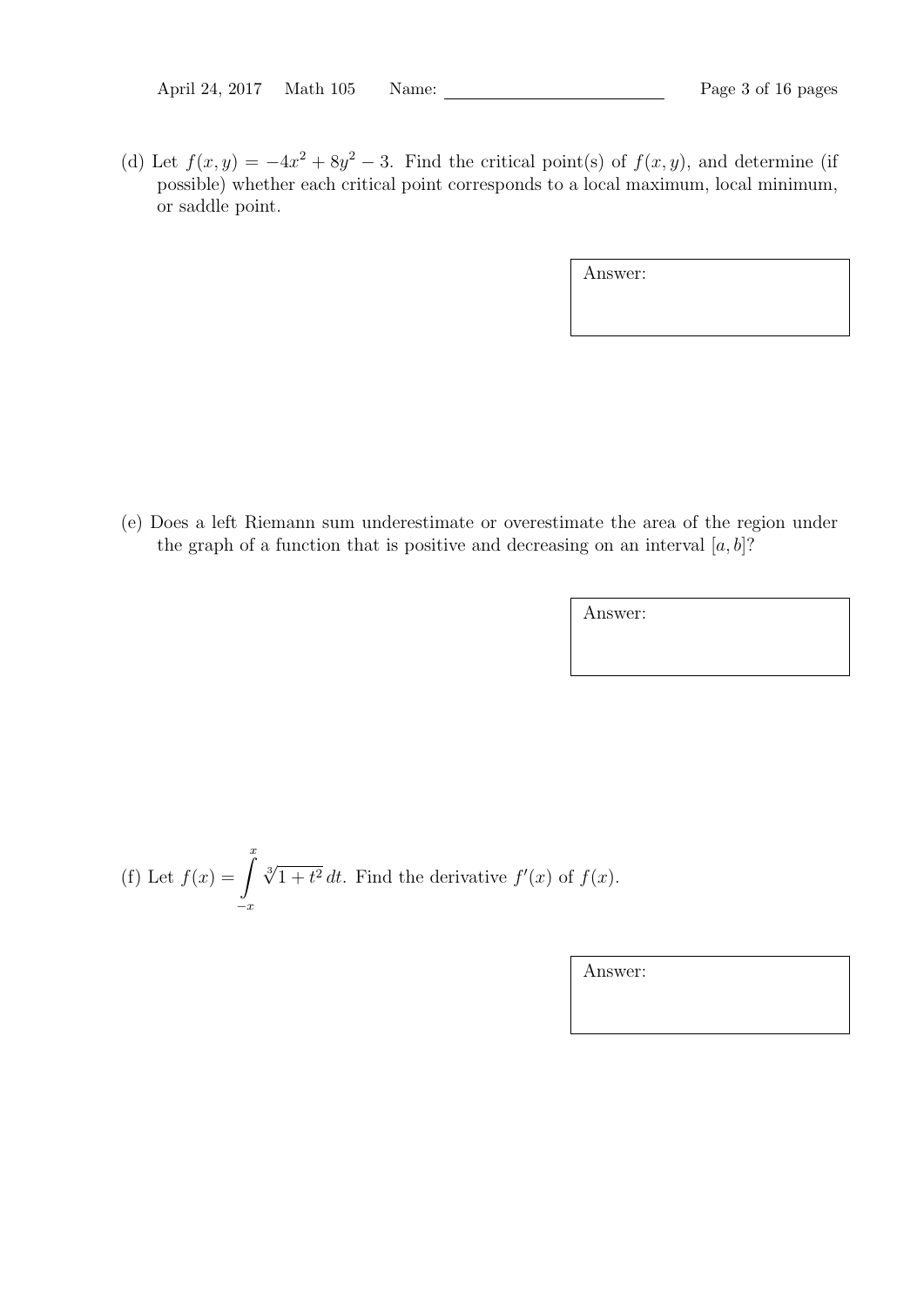(g) Evaluate 
$$
\int_{-2}^{1} x^3 e^{x^4+1} dx.
$$

(h) Evaluate  $\int \sin^{-1} y \, dy$ , where  $\sin^{-1} y = \arcsin y$ .

Answer:

(i) Evaluate  $\int \sin^5 x \, dx$ .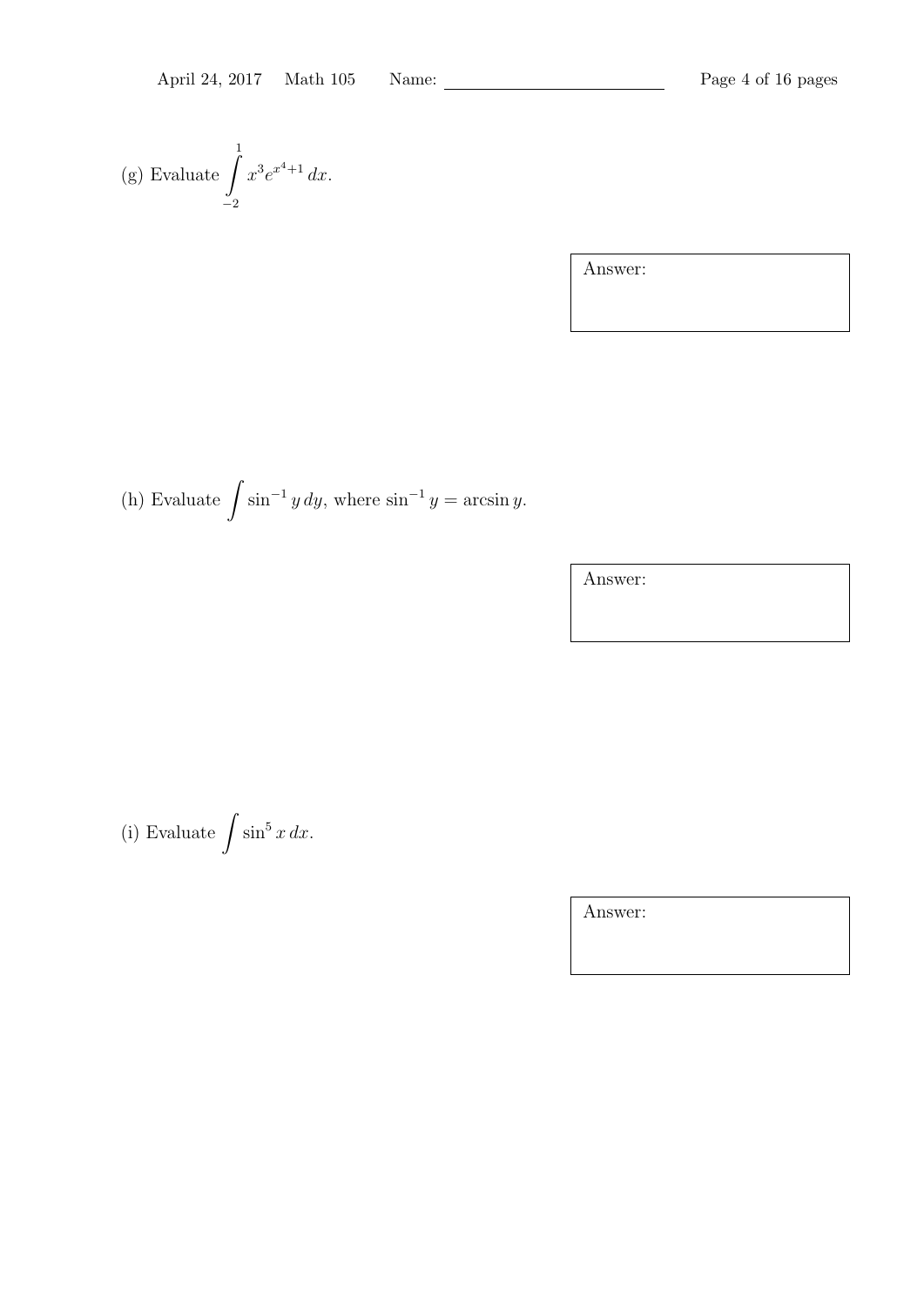(j) Evaluate the limit of the sequence  $\begin{cases} \ln \left( \sin \left( \frac{3}{2} \right) \right) \end{cases}$ n  $\binom{1}{k}$  $+\ln n$ <sup>∞</sup>  $n=1$ .

Answer:

(k) Evaluate 
$$
\sum_{k=0}^{\infty} \left(\frac{1}{4}\right)^k (2^{3-k})
$$
 or state that it diverges.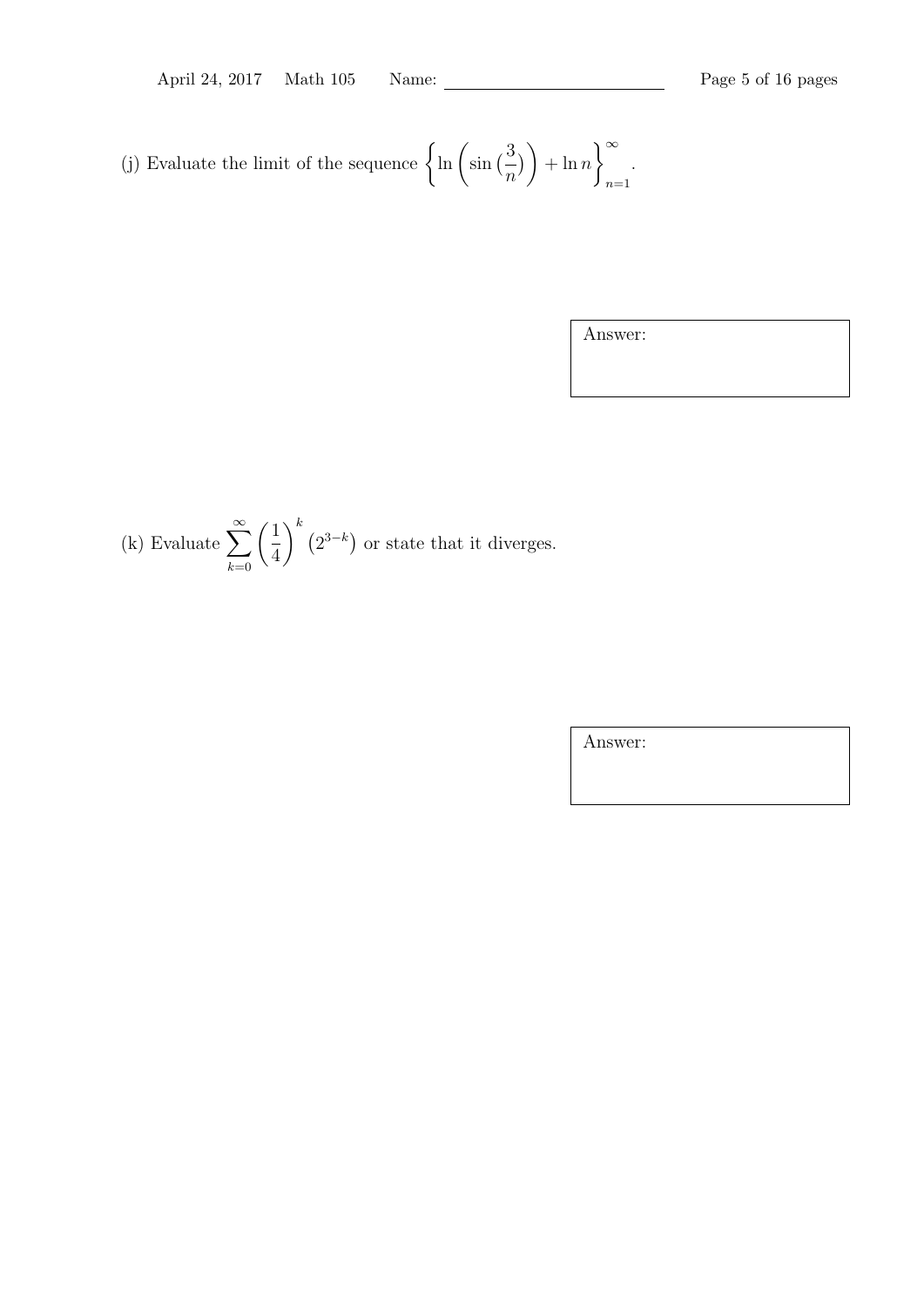(l) Find the first three nonzero terms of the Maclaurin series for the function  $f(x) = \tan^{-1}\left(\frac{x}{2}\right)$ 3 .

Answer:

(m) Let  $f(x) = \begin{cases} k & \text{for } -2 \leq x \leq 5 \\ 0 & \text{otherwise} \end{cases}$ . Find the constant k such that  $f(x)$  is a probability density function.

Answer:

(n) Find the cumulative distribution function of the probability density function  $g(x) = e^{-x}e^{-e^{-x}}$ , where  $-\infty < x < \infty$ .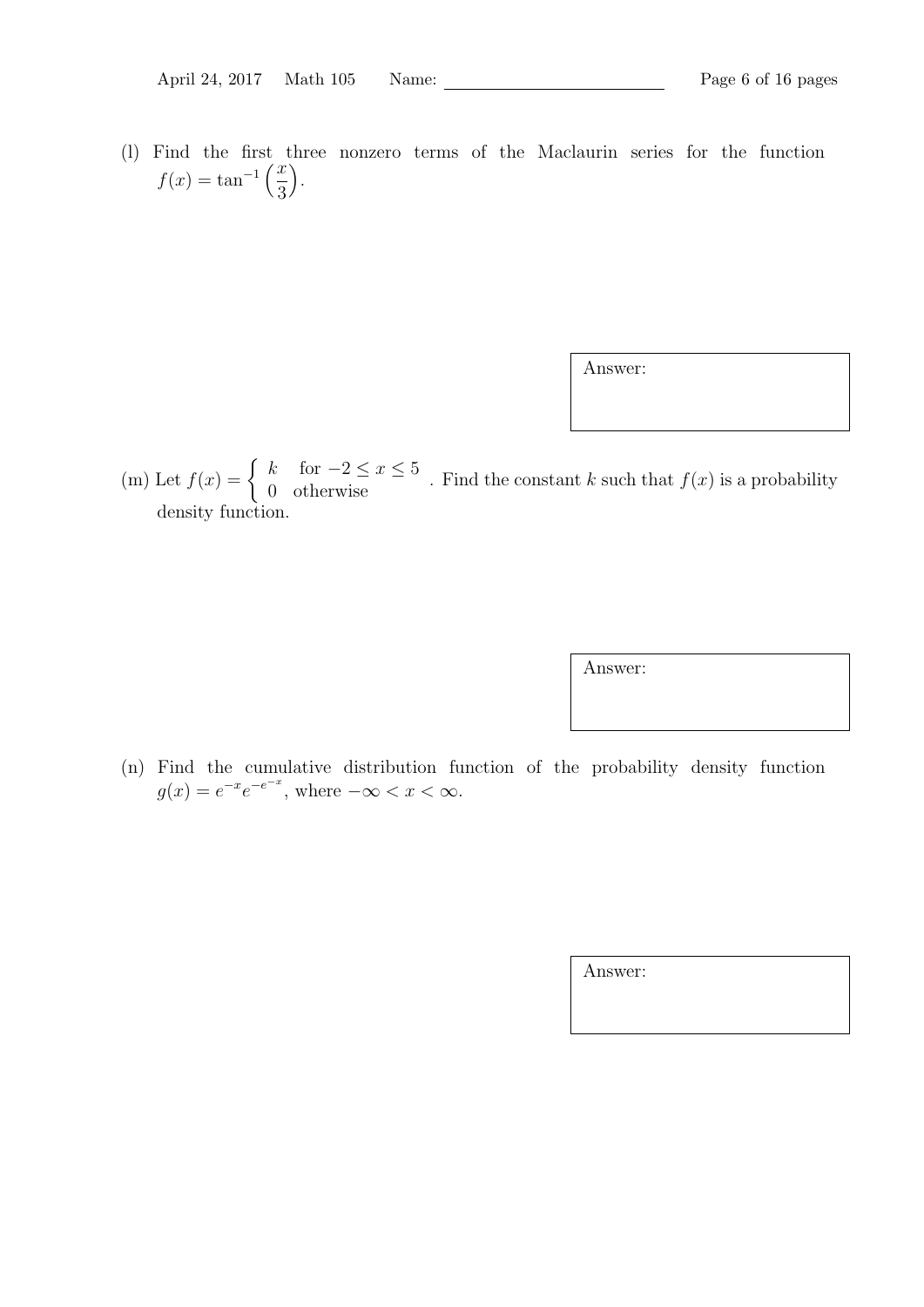Full-Solution Problems. In questions  $2 - 6$ , justify your answers and show all your work.

[12] **2.** (a) Evaluate 
$$
\int \frac{3x^2 + 2x + 8}{4x^2 - x^3} dx.
$$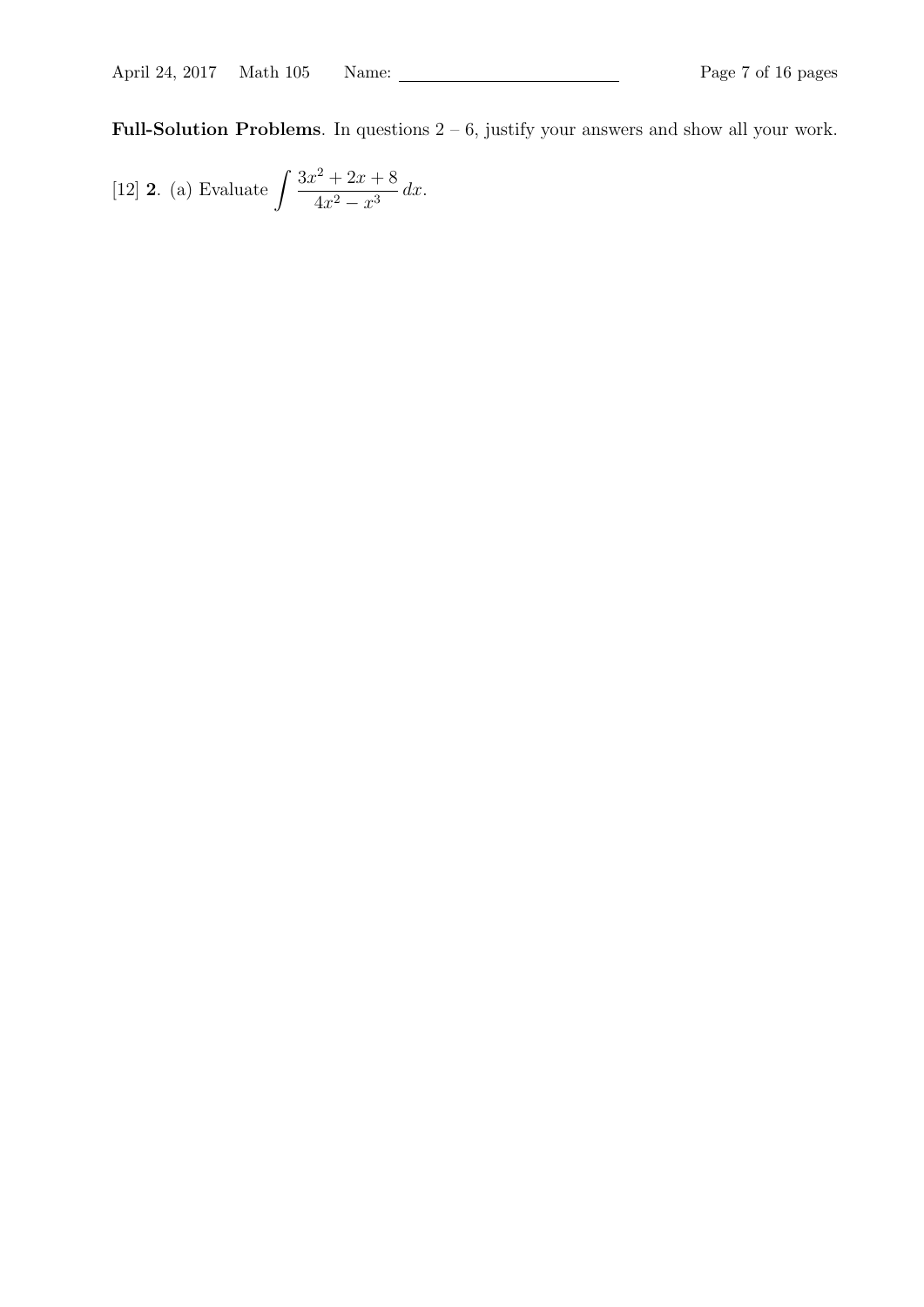April 24, 2017 Math 105 Name: Page 8 of 16 pages

2.(b) Evaluate 
$$
\int \frac{(x-4)^2}{(9+8x-x^2)^{3/2}} dx.
$$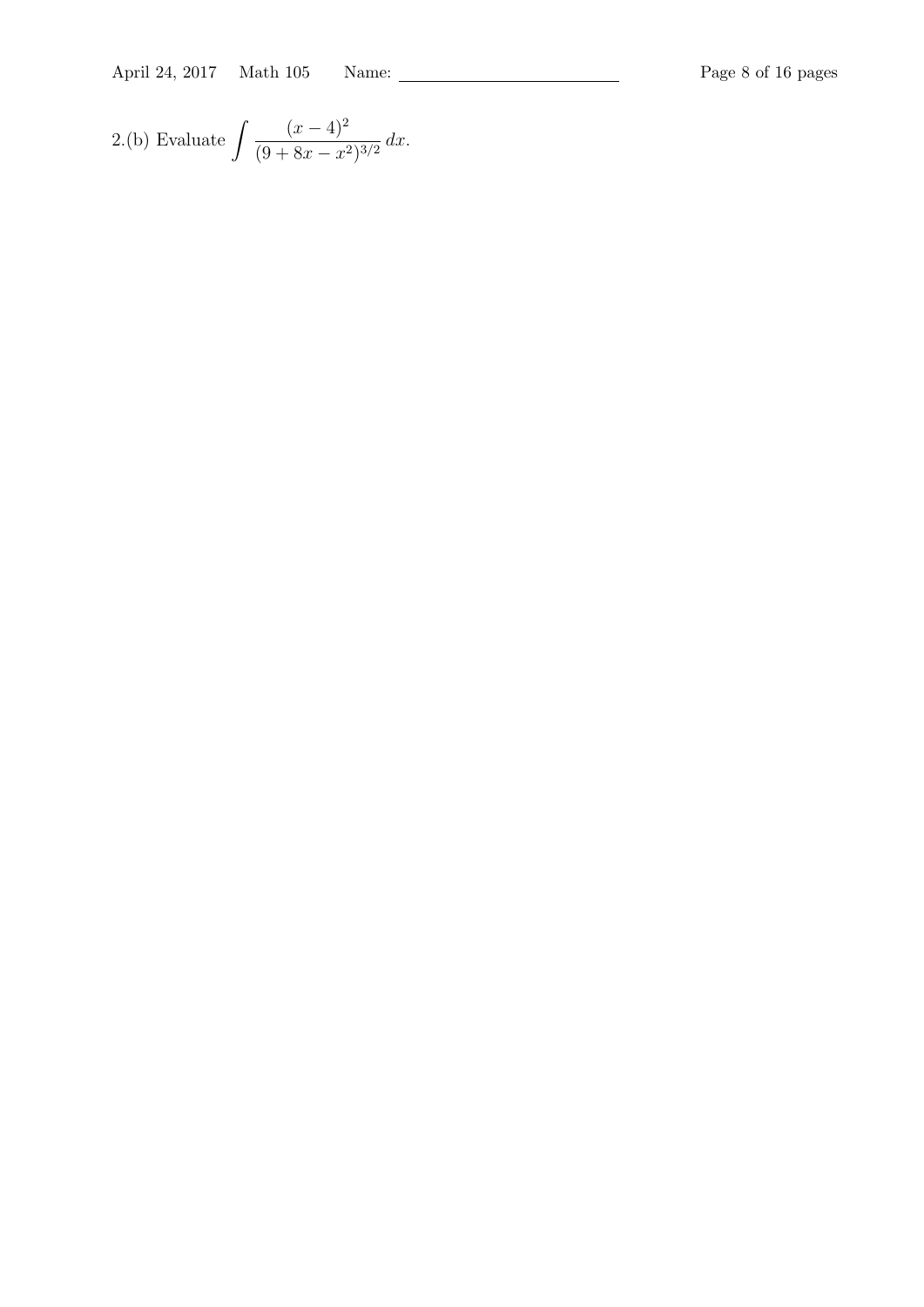[6] 3. Use the method of Lagrange Multipliers to find the maximum value of the utility function  $U = f(x, y) = 16x^{\frac{1}{4}}y^{\frac{3}{4}}$ , subject to the constraint  $G(x, y) = 50x + 100y - 500$ , 000 = 0, where  $x \geq 0$  and  $y \geq 0$ . You do not need to justify your answer. Note that a solution that does not use the method of Lagrange Multipliers will receive no credit, even if the answer is correct.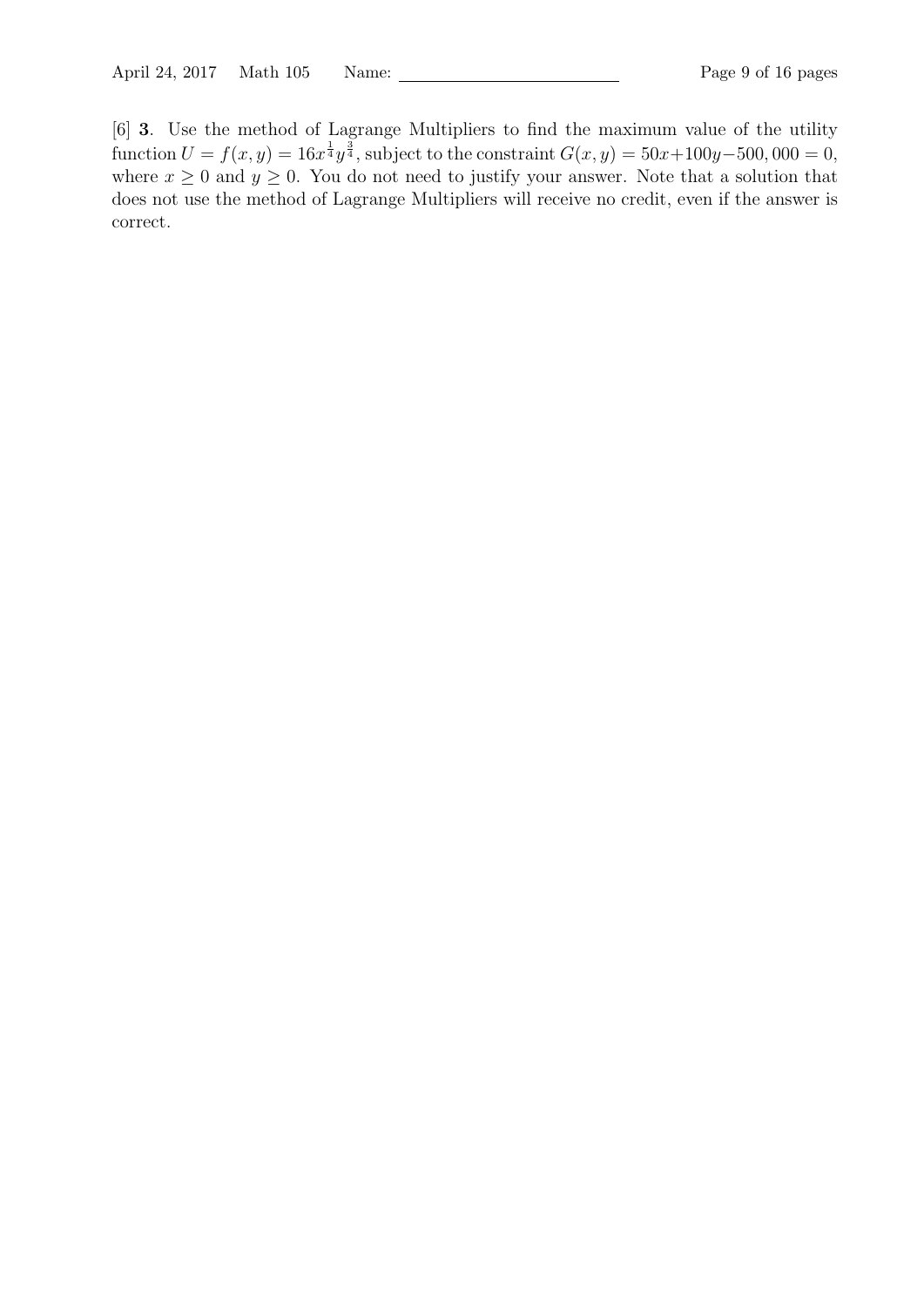[12] 4.

(a) If we use Simpson's Rule to approximate the integral  $\int_1^2$ 1  $x(1-\ln x) dx$ , how large should *n* be so that the error is not larger than  $\frac{1}{2000}$ 900000 ?

(b) Solve the following initial value problem:

$$
y' = te^{-t}y^2, \quad y(0) = 1.
$$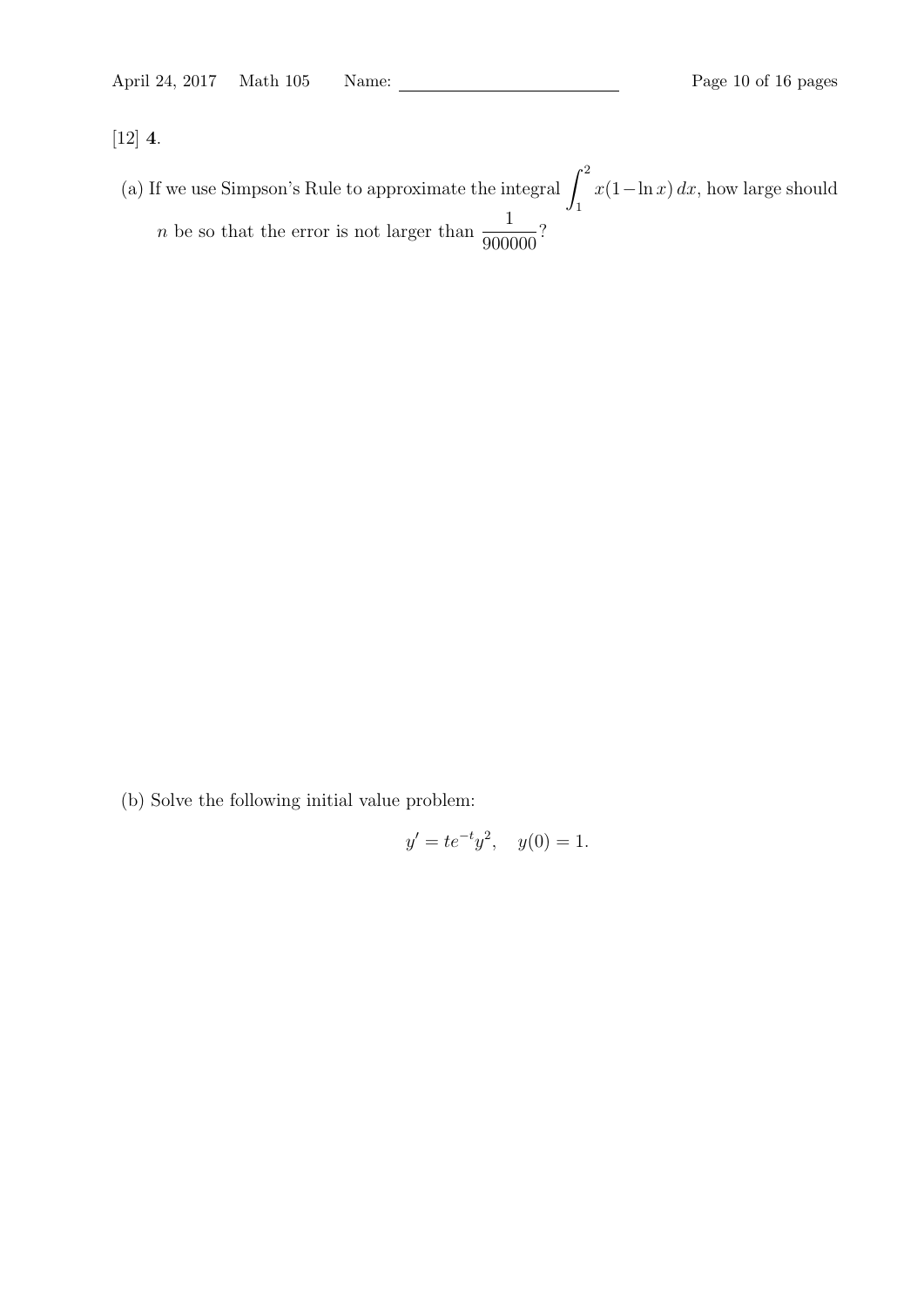[20] 5.

(a) Suppose  $\{a_n\}$  is a sequence, and its associated sequence of partial sum  $s_N = \sum$ N  $n=1$  $a_n$  is

given by 
$$
s_N = 3 - \frac{N}{2N+1}
$$
. Evaluate  $\lim_{n \to \infty} a_n + \sum_{n=1}^{\infty} a_n$ .

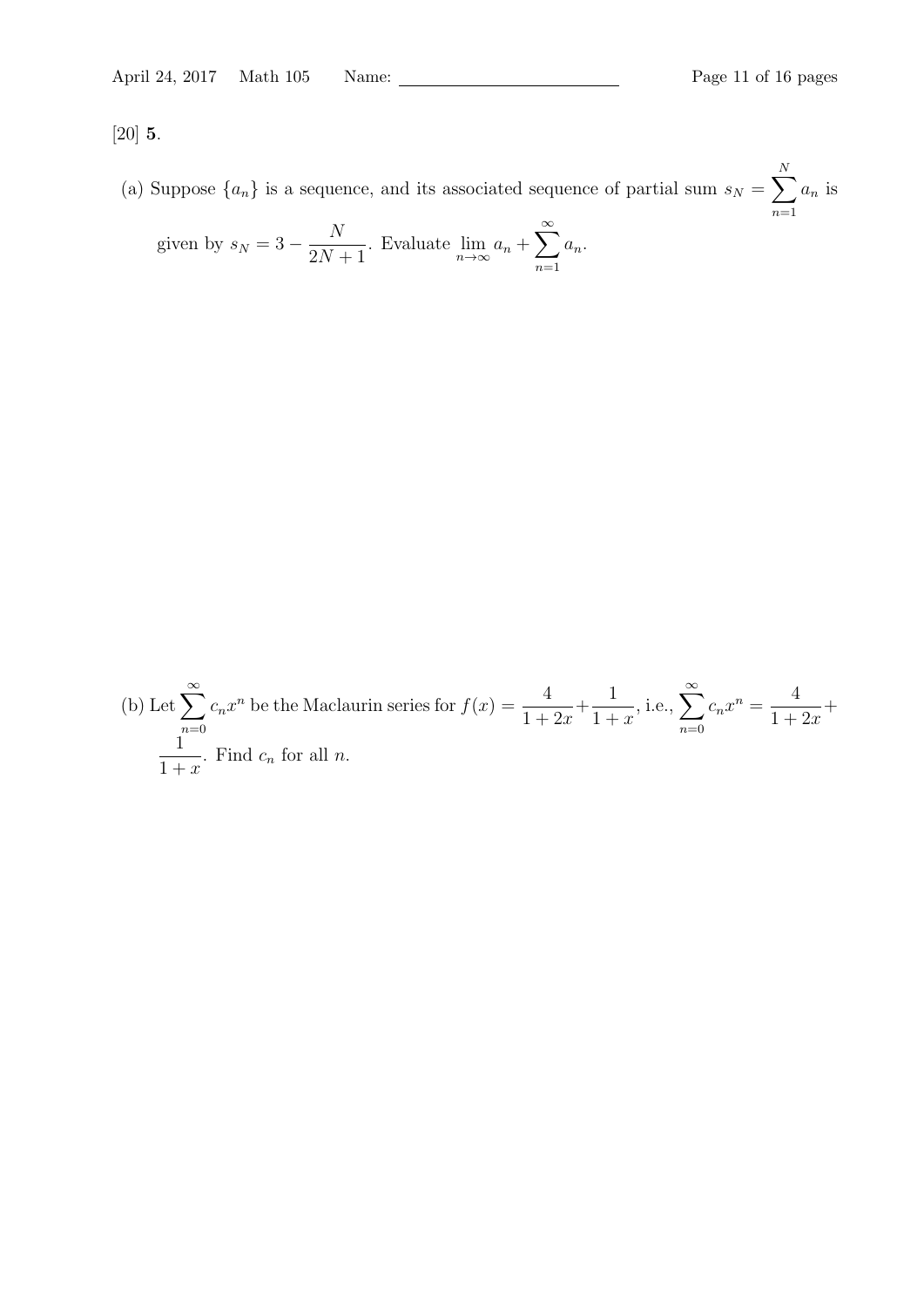5.(c) Determine whether the series  $\sum_{n=1}^{\infty}$  $n=10$  $e^n$  $n!$ converges or diverges.

5.(d) Determine whether the series  $\sum_{n=1}^{\infty}$  $k=1$  $k(2 + \sin k)$  $\frac{k\sqrt{2}}{k\sqrt{2}}$  converges or diverges.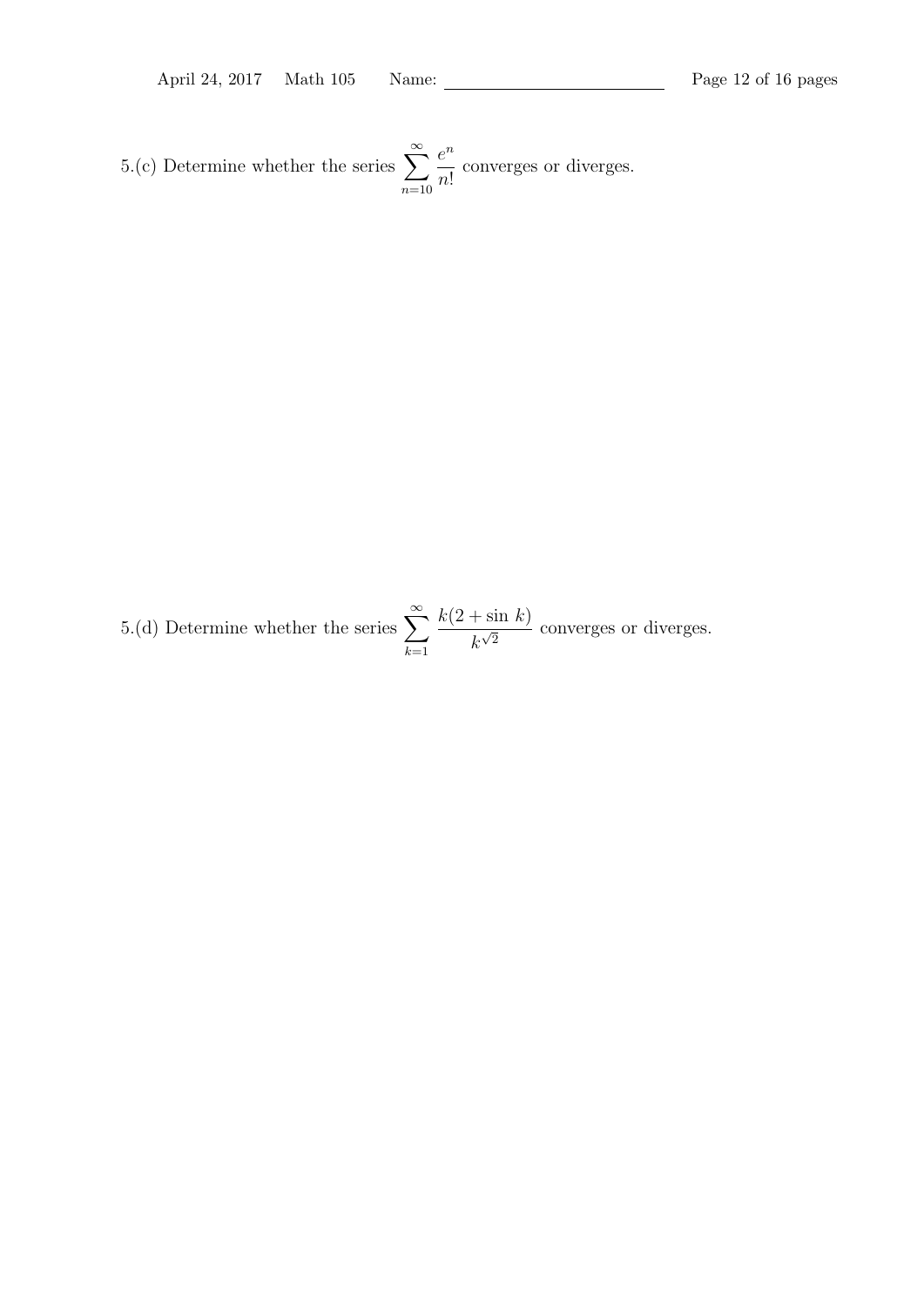5.(e) Find the radius of convergence of the power series  $\sum_{n=1}^{\infty}$  $k=1$  $(x-1)^{2k}$  $k(5^k)$ .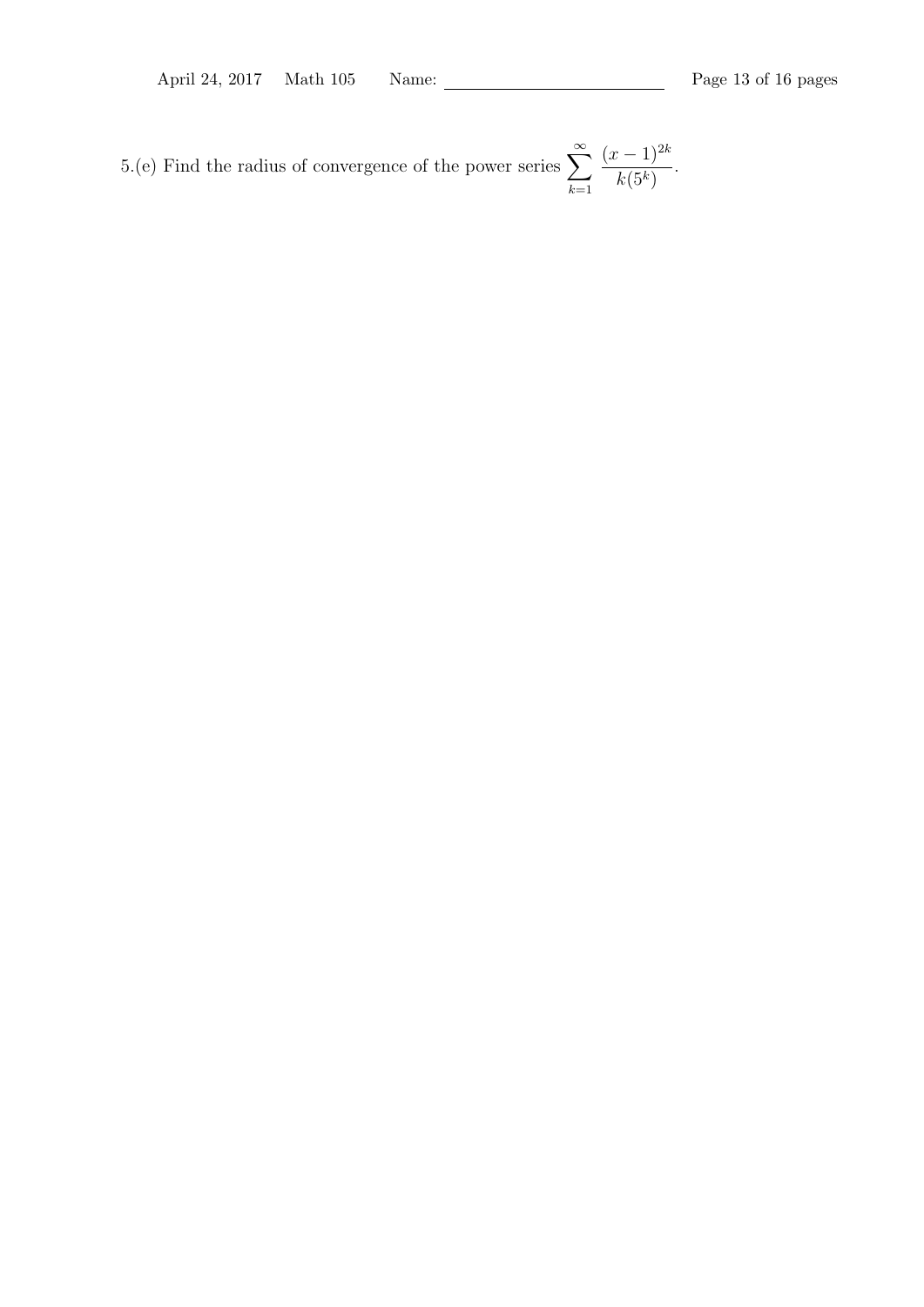## [8] 6.

(a) Determine if there exist two continuous functions  $f : [0,1] \longrightarrow \mathbb{R}$  and  $g : [0,1] \longrightarrow \mathbb{R}$ such that

$$
\int_0^1 f(x)g(x) dx = 0, \text{ but } \int_0^1 f(x) dx \neq 0 \text{ and } \int_0^1 g(x) dx \neq 0.
$$

If your answer is YES, please give the two functions  $f$  and  $g$  explicitly by some formulas. If your answer is NO, explain why.

(b) Evaluate

$$
\lim_{x \to 0} \frac{1}{x} \int_0^{2017x} \sqrt{2017 + t^{2017}} dt.
$$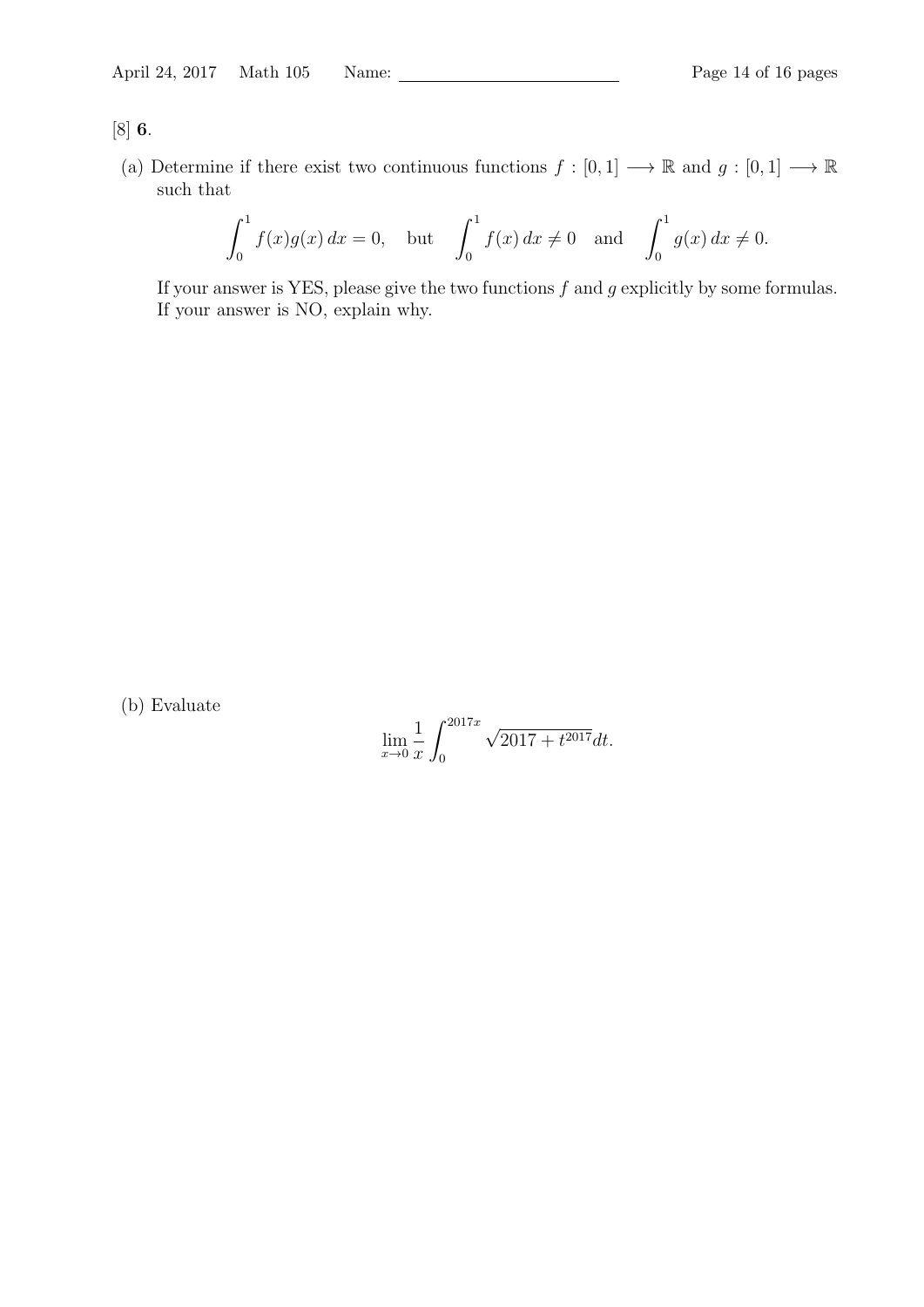### MATH 105 Exam Formula Sheet

• Summation formulas:

$$
\sum_{k=1}^{n} k = \frac{n(n+1)}{2}, \quad \sum_{k=1}^{n} k^2 = \frac{n(n+1)(2n+1)}{6}, \quad \sum_{k=1}^{n} k^3 = \frac{n^2(n+1)^2}{4}
$$

• Trigonometric formulas:

$$
\cos^2 x = \frac{1 + \cos(2x)}{2}, \quad \sin^2 x = \frac{1 - \cos(2x)}{2}, \quad \sin(2x) = 2\sin x \cos x
$$

• Derivatives of some inverse trigonometric functions:

$$
\frac{d}{dx}(\sin^{-1}x) = \frac{1}{\sqrt{1-x^2}}, \qquad \frac{d}{dx}(\cos^{-1}x) = -\frac{1}{\sqrt{1-x^2}}
$$

• Simpson's rule:

$$
S_n = \frac{\Delta x}{3} \Big( f(x_0) + 4f(x_1) + 2f(x_2) + 4f(x_3) + \dots + 4f(x_{n-1}) + f(x_n) \Big)
$$

$$
\frac{K(b-a)(\Delta x)^4}{180} \ge E_S, \qquad K \ge |f^{(4)}(x)| \quad \text{on } [a, b]
$$

• Indefinite integrals:

$$
\int \sec x dx = \ln|\sec x + \tan x| + C
$$

$$
\int \frac{dx}{1+x^2} = \tan^{-1} x + C = \arctan x + C
$$

### • Probability:

If X is a continuous random variable with probability density function  $f(x)$  with  $-\infty < x < \infty$ , then the expected value  $\mathbf{E}(X)$ , the variance  $Var(X)$  and the standard deviation  $\sigma(X)$  are given by

$$
\mathbf{E}(X) = \int_{-\infty}^{\infty} x f(x) dx
$$

$$
Var(X) = \int_{-\infty}^{\infty} (x - \mathbf{E}(X))^2 f(x) dx = \int_{-\infty}^{\infty} x^2 f(x) dx - (\mathbf{E}(X))^2
$$

$$
\sigma(X) = \sqrt{Var(X)}
$$